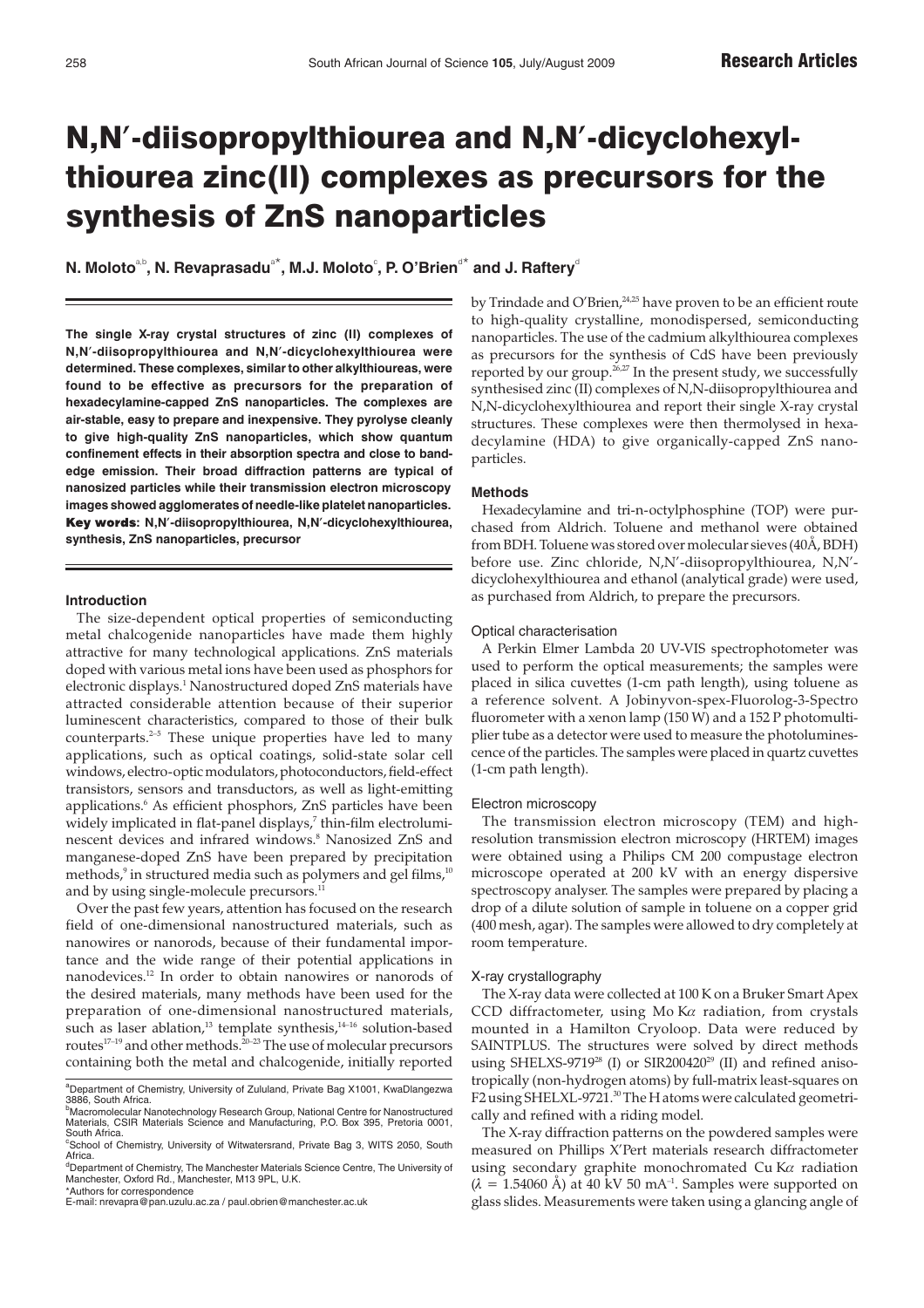

incidence detector at an angle of 2°, for 2θ values over 20–60° in steps of  $0.05^{\circ}$  with a scan speed of  $0.01^{\circ}$  s<sup>-1</sup>.

# Elemental analysis

Elemental analysis is the determination of the percentage weights of carbon (C), hydrogen (H), nitrogen (N) and heteroatoms (X) (halogens, sulphur (S)) of a sample. The elemental analysis was performed on a CARLO ERBA elemental analyser for C, H, N and S. The sample was burned in excess oxygen and the combustion products were analysed by inductively-coupled mass spectrometry.

# Fourier transform infrared (FTIR) and nuclear magnetic resonance spectroscopy

Infrared spectra were recorded on a FTIR Perkin Elmer paragon 1 000 spectrophotometer using nujol mull. Nuclear magnetic resonance (NMR) spectra were recorded on a Varian Associates Inova spectrometer (400 MHz and 300 MHz).

# Synthesis of precursors

 $[ZnCl_2(CS(NHC<sub>6</sub>H<sub>11</sub>)<sub>2</sub>)<sub>2</sub>]$  (I). A hot solution of N,N'-dicyclohexylthiourea (1 g, 4.16 mmol) in ethanol (20 ml) was added to a heated solution of zinc chloride (0.28 g, 2.08 mmol) in ethanol (25 ml). The mixture was stirred and refluxed for 1 h. The colourless solution was filtered hot to remove any traces of unreacted materials and was left in an open beaker at room temperature. The colourless crystalline product was obtained after 24 h. The product was filtered, washed twice with ethanol and dried under vacuum. Yield 76.4%; m.p. 230.3–233.5°C. C<sub>26</sub>H<sub>48</sub>N<sub>4</sub>S<sub>2</sub>Zn: Anal. Calcd. C, 50.62; H, 7.79; N, 9.09; S, 10.38. Found: C, 50.70; H, 7.99; N, 9.04; S, 10.14. IR (nujol mull)/cm<sup>-1</sup>: 3286(vs), 2931 (vs), 2854(m), 1558(vs), 1450(s), 1342(w), 1234(s), 1157(vw), 1095(w), 972(s), 894(m), 817(vw), 771(m). <sup>1</sup>H NMR (δ, CdCl<sub>3</sub>) ppm: 4.10 (s, 3H, CH<sub>3</sub>); 3.92 (s, 3H, CH<sub>3</sub>). <sup>13</sup>C {<sup>1</sup>H} NMR (δ, CdCl<sub>3</sub>) ppm: 179.38 (s, CS); 31.22 (s, CH<sub>3</sub>).

 $[ZnCl_2(CS(NHC_3H_7)_2)_2]$  (II). A hot solution of N,N'-diisopropylthiourea (1 g, 6.25 mmol) in ethanol (20 ml) was added to a heated solution of zinc chloride (0.43 g, 3.13 mmol) in ethanol (25 ml). The mixture was stirred and refluxed for 1 h. The colourless solution was filtered hot to remove any traces of unreacted materials and was left in an open beaker at room temperature. A colourless needle-like crystalline product was obtained after



**Fig. 1**. Molecular structure of complex **I**, [ZnCl<sub>2</sub>((CS(NHC<sub>6</sub>H<sub>11</sub>)<sub>2</sub>)<sub>2</sub>]. **Fig. 2**. Molecular structure of complex **II**, [ZnCl<sub>2</sub>((CS(NHC<sub>6</sub>H<sub>12</sub>)<sub>2</sub>)<sub>2</sub>].

24 h. The product was filtered, washed twice with ethanol and dried under vacuum. Yield 62.7%; m.p. 192.1–193.8°C. C<sub>14</sub>H<sub>32</sub>N<sub>4</sub>S<sub>2</sub>Zn: Anal. Calcd. C, 36.81; H, 7.01; N, 12.27; S, 14.02. Found: C, 36.69; H, 7.06; N, 12.22; S, 13.73. IR (nujol mull)/cm–1: 3271(vs), 2978(s), 1558(vs), 1450(s), 1388(sh), 1280(s), 1141(s), 956(m), 848(w). <sup>1</sup>H NMR (δ, CdCl<sub>3</sub>) ppm: 2.15 (d, 2H, C<sub>3</sub>H<sub>7</sub>); 1.60 (s, 6H, C<sub>3</sub>H<sub>7</sub>), 7.22 (s, 2H, NH). <sup>13</sup>C {<sup>1</sup>H} NMR ( $\delta$ , CdCl<sub>3</sub>) ppm: 179.38 (s, CS); 31.22 (s, CH<sub>3</sub>).

# Preparation of ZnS nanoparticles

In a typical experiment,  $[ZnCl_2(SC(NHC<sub>6</sub>H<sub>11</sub>)<sub>2</sub>]$  (precursor I) (1 g) was dissolved in TOP (10–15 ml). This solution was then injected into 6.25 g of hot HDA at a temperature of 180°C. A subsequent decrease in temperature of 20–30°C was observed. The solution was allowed to stabilise at 180°C and heated for a further 60 min. The solution was then allowed to cool to about 70°C, and methanol was added to remove the excess HDA. The as-synthesised flocculent precipitate was separated by centrifugation and redispersed in toluene. The solvent was then removed by evaporation under reduced pressure to give HDA-capped ZnS nanoparticles. The particles were washed three times with methanol and redispersed in toluene. This same procedure was followed using precursor II,  $ZnCl_2(CS(NHC_3H_7))$ <sub>2</sub> to prepare HDA-capped ZnS nanoparticles.

# **Results and discussion**

#### Single X-ray structures

Both complexes were subjected to single crystal X-ray structural analysis, crystallised in methanol by slow evaporation at room temperature to give transparent cube-shaped crystals. They were stable in air and moisture with melting points of 192°C and 230°C, for complex **II** and **I**, respectively. The formulae of the resulting complexes were consistent with the molecular structures and other forms of analyses, such as microanalysis, infrared and NMR spectroscopy. Details of the crystal data and structure refinements are provided in Table 1. ORTEP diagrams of complexes **I** and **II** with the non-hydrogen atomic labelling scheme are shown in Figs 1 and 2, respectively. Selected bond lengths and angles are given in Tables 2 and 3. The structures were deposited at the CCDC with deposition numbers of 642408 and 642407, for complexes **I** and **II,** respectively.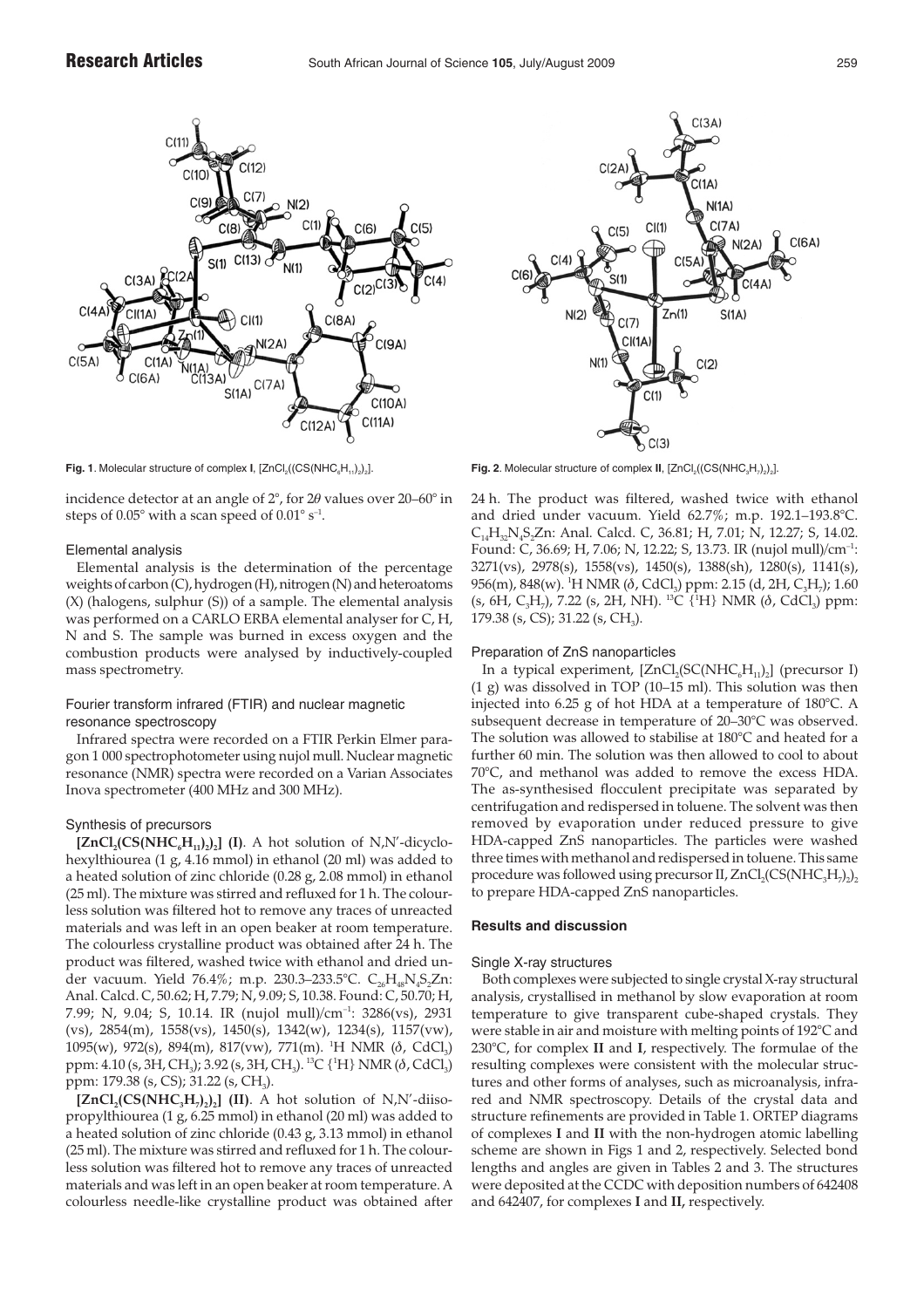**Table 1**. Crystal data and detailed structure refinement for complexes **I** and **II**.

|                                    | Complex: |                                                                                                                             | Ш                                                                                                                  |
|------------------------------------|----------|-----------------------------------------------------------------------------------------------------------------------------|--------------------------------------------------------------------------------------------------------------------|
| Empirical formula                  |          | $C_{26}$ H <sub>48</sub> Zn Cl <sub>2</sub> N <sub>4</sub> S <sub>2</sub>                                                   | $C_{14}$ H <sub>22</sub> Zn Cl <sub>2</sub> N <sub>4</sub> S <sub>2</sub>                                          |
| Formula weight                     |          | 617.07                                                                                                                      | 456.83                                                                                                             |
| Temperature                        |          | 100(2) K                                                                                                                    | 100(2) K                                                                                                           |
| Wavelength                         |          | 0.71073 Å                                                                                                                   | 0.71073 Å                                                                                                          |
| Crystal system                     |          | Monoclinic                                                                                                                  | Orthorhombic                                                                                                       |
| Space group                        |          | C2/c                                                                                                                        | Phcn                                                                                                               |
| Unit cell dimensions               |          | $a = 11.2990(12)$ Å; $\alpha = 90^{\circ}$<br>b = 14.6130(16) Å; $\beta$ = 90.64°<br>c = 19.223(2) Å; $\gamma = 90^{\circ}$ | $a = 9.5010(8)$ Å; $\alpha = 90^{\circ}$<br>b = 14.8110(12) Å; $\beta$ = 90°.<br>c = 15.6750(13) Å; $\gamma$ = 90° |
| Volume                             |          | 3173.8(6) $\AA^3$                                                                                                           | 2205.8(3) $\AA^3$                                                                                                  |
| Z                                  |          | $\overline{4}$                                                                                                              | 4                                                                                                                  |
| Density (calculated)               |          | 1.291 mg m <sup>3</sup>                                                                                                     | 1.376 mg m $3$                                                                                                     |
| Absorption coefficient             |          | 1.095 mm $^{-1}$                                                                                                            | 1.549 mm $^{-1}$                                                                                                   |
| F(000)                             |          | 1 3 1 2                                                                                                                     | 960                                                                                                                |
| Crystal size                       |          | $0.20 \times 0.18 \times 0.12$ mm <sup>3</sup>                                                                              | $0.33 \times 0.15 \times 0.12$ mm <sup>3</sup>                                                                     |
| $\theta$ range for data collection |          | $2.12 - 28.28$ °                                                                                                            | $2.55 - 28.26^{\circ}$                                                                                             |
| Index ranges                       |          | $-14 \le h \le 10, -19 \le k \le 18, -24 \le l \le 23$                                                                      | $-12 \le h \le 7, -19 \le k \le 16, -20 \le l \le 20$                                                              |
| Reflections collected              |          | 9849                                                                                                                        | 13 002                                                                                                             |
| Independent reflections            |          | $3706$ [R(int) = 0.0489]                                                                                                    | 2 664 [R(int) = $0.0553$ ]                                                                                         |
| Completeness to $\theta$ (24.98°)  |          | 93.7%                                                                                                                       | 96.9%                                                                                                              |
| Maximum and minimum transmission   |          | 0.8798 and 0.8108                                                                                                           | 0.8360 and 0.6290                                                                                                  |
| Goodness-of-fit on $F^2$           |          | 0.982                                                                                                                       | 1.058                                                                                                              |
| Final R indices                    |          | $R1 = 0.0533$ , wr2 = 0.1306                                                                                                | $R1 = 0.0626$ , wr2 = 0.1734                                                                                       |
| R indices (all data)               |          | $R1 = 0.0835$ , wr2 = 0.1377                                                                                                | $R1 = 0.0759$ , wr2 = 0.1792                                                                                       |
| Largest diff. peak and hole        |          | 0.963 and $-0.499$ e. Å $3$                                                                                                 | 1.645 and $-0.650$ e. Å $3$                                                                                        |

**Table 2**. Selected bond distances (Å) and bond angles (°) for complex **I**.

**Table 3**. Selected bond distances (Å) and bond angles (°) for complex **II**.

| Bond distances (Å) |            | Bond angles (°)          |           | Bond distances (Å) |            | Bond angles (°)             |           |
|--------------------|------------|--------------------------|-----------|--------------------|------------|-----------------------------|-----------|
| Zn(1)–Cl(1)        | 2.2611(9)  | $Cl(1) - Zn(1) - S(1)$   | 111.08(4) | $Zn(1) - Cl(1)$    | 2.2662(11) | $Cl(1) - Zn(1) - S(1)$      | 105.73(4) |
| Zn(1)–S(1)         | 2.3181(12) | $S(1) - Zn(1) - S(1)1$   | 115.53(7) | $Zn(1) - S(1)$     | 2.3401(11) | $S(1)$ -Zn $(1)$ -S $(1)$ 1 | 111.33(6) |
| Zn(1)-Cl(1)1       | 2.2611(9)  | $Cl(1) - Zn(1) - S(1)1$  | 101.17(4) | $Zn(1) - Cl(1)1$   | 2.2661(11) | $Cl(1) - Zn(1) - S(1)1$     | 110.74(4) |
| Zn(1)–S(1)1        | 2.3181(12) | $Cl(1)1 - Zn(1) - S(1)1$ | 111.08(4) | $Zn(1) - S(1)1$    | 2.3402(11) | $Cl(1)1 - Zn(1) - S(1)1$    | 105.73(4) |
| $S(1)$ –C(13)      | 1.719(4)   | $Cl(1)1 - Zn(1) - S(1)$  | 101.17(4) | $S(1)$ –C $(7)$    | 1.714(5)   | $Cl(1)1 - Zn(1) - S(1)$     | 110.74(4) |
| $N(2)$ –C(13)      | 1.335(5)   | $Cl(1)1 - Zn(1) - Cl(1)$ | 117.51(5) | $N(1)$ –C $(7)$    | 1.344(6)   | $Cl(1)1 - Zn(1) - Cl(1)$    | 112.68(6) |
| $N(1)$ –C(13)      | 1.333(5)   |                          |           | $N(2) - C(7)$      | 1.326(6)   |                             |           |
| $N(2)$ –C(7)       | 1.475(5)   |                          |           | $N(2)$ –C(4)       | 1.481(6)   |                             |           |
| $N(1)$ –C(1)       | 1.472(4)   |                          |           | $N(1) - C(1)$      | 1.501(6)   |                             |           |
|                    |            |                          |           |                    |            |                             |           |

# Molecular description of complex **I**

The structure of complex **I**,  $[ZnCl<sub>2</sub>((CS(NHC<sub>6</sub>H<sub>11</sub>))<sub>2</sub>]$  (Fig. 1), is based on a discrete monomeric molecule with the coordination polyhedra around the Zn(II) ion a distorted tetrahedral. The two N,N'-dicyclohexylthiourea ligands were sulphur-bonded to the metal atom with the two chloride ligands facing opposite to the two organic ligands. In this four-coordinate structure, molecular units are arranged so that one of the chloride ions (Cl(1)) and the zinc atom lie on a crystallographic three-fold axis which relates to the two thiourea ligands and the second chlorine atom (Cl(1)1). The average bond distances for Zn–Cl bonds are 2.261 Å and the Zn–S bonds gave an average value of 2.318 Å, which is slightly shorter than for the corresponding zinc complex **II** (Table 3). The S–C bond distances in the thiourea ligands are typically intermediate between a single and double bond character, which is 1.719 Å. The C–N bond distances range from an intermediate bond character of 1.475 Å to an almost double bond character of 1.333 Å. These slightly shorter bond distances could be influenced by the steric and electronic effects of the cyclohexyl groups. The lengths of the C–N and C–S bonds are intermediate between the values expected for single and double bonds, thus indicating that the canonical forms make a substantial contribution to the structure.

The two cyclohexyl rings on one thiourea ligand are planar

and chair forms on the other. The  $S(1)$ – $Zn(1)$ – $Cl(1)$  and S(1)1–Zn(1)–Cl(1)1 bond angles are both  $111.08^{\circ}$ , and Cl(1)– Zn(1)–S(1)1 and S(1)–Zn(1)–Cl(1)1 bond angles are both  $101.17^{\circ}$ . The bond angles for two similar atoms bonded to the zinc atom, S(1)–Zn(1)–S(1)1 and Cl(1)1–Zn(1)–Cl(1), are slightly bigger at 115.53° and 117.51°, respectively. This is expected for the cyclohexyl group and these angles deviate from the regular tetrahedral value of 109.47°, which could be explained by the steric interaction between the cyclohexyl groups. The structural analysis of this complex is in agreement with the spectroscopic data obtained for this compound.

## Molecular description of complex **II**

The structure of complex **II**,  $[ZnCl(CS(NHC_3H_7))_2]$  (Fig. 2), is based on a discrete monomeric molecule with the coordination polyhedra around the Zn(II) ion being that of a distorted tetrahedral. The two N,N'-diisopropylthiourea ligands were sulphur-bonded to the metal atom with the two chloride ligands completing the geometry. In this four-coordinate structure, molecular units are arranged so that one of the chloride ions (Cl(1)) and the metal atom lie on a crystallographic three-fold axis which relates to the two thiourea ligands and the second chlorine atom  $(Cl(1)1)$ . The average bond distances for Zn–Cl bonds are 2.266 Å and 2.340 Å for Zn–S bonds. The S–C bond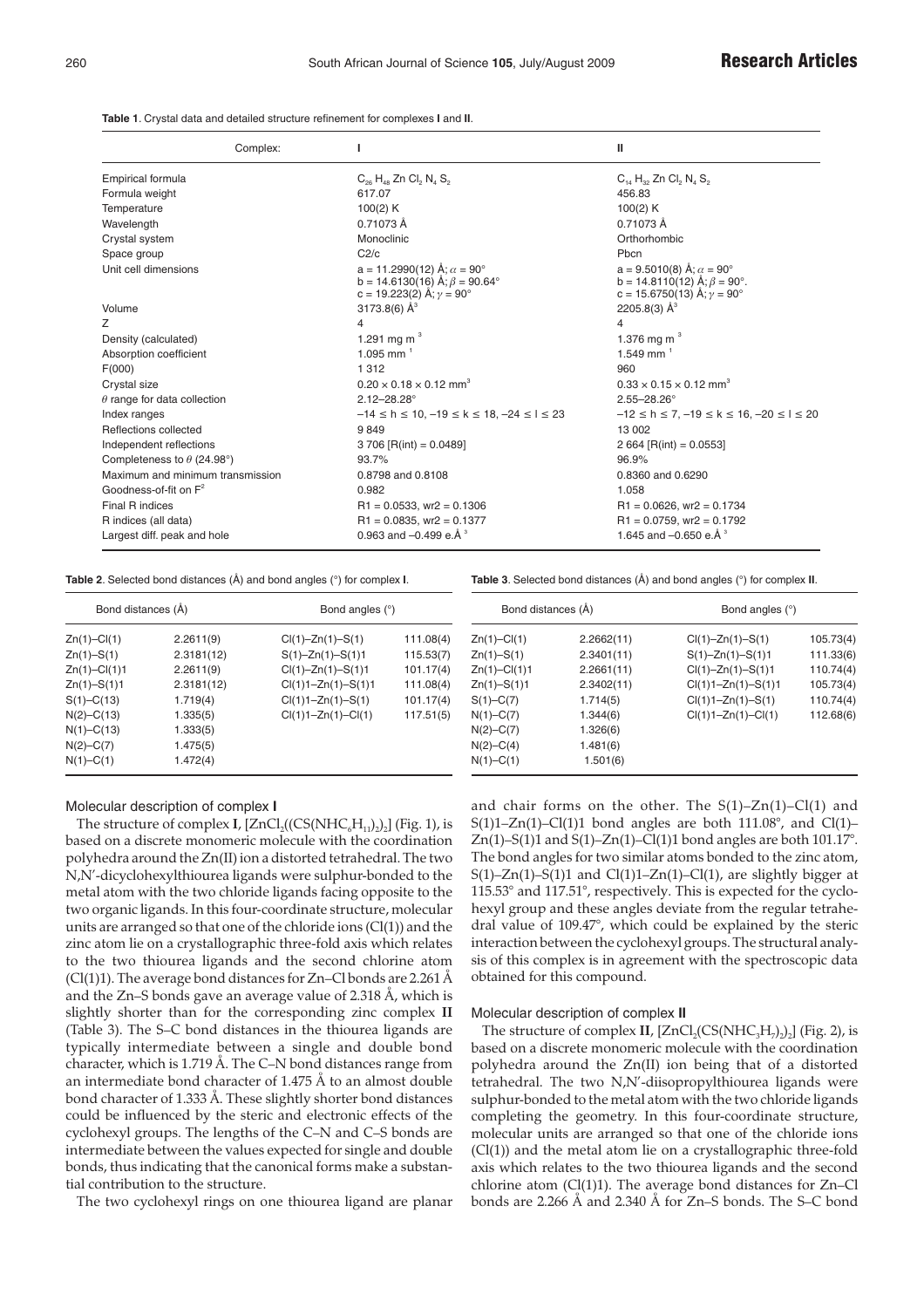

**Fig. 3**. Absorption (a) and emission (b) spectra of HDA-capped ZnS nanoparticles prepared from precursor I at 180°C for 60 min.

distances in the thiourea ligands are typically intermediate between a single and double bond character, which is 1.714 Å. The C–N bond distances range from an intermediate bond character of 1.501 Å to an almost double bond character of 1.344 Å. The  $S(1)$ – $Zn(1)$ – $Cl(1)$ ,  $Cl(1)$ – $Zn(1)$ – $S(1)1$ ,  $S(1)1$ – $Zn(1)$ – $Cl(1)1$ and S(1)–Zn(1)–Cl(1) bond angles are 105.73°, 110.74°, 105.73° and 112.89°, respectively. The bond angles for two similar ligands, S(1)–Zn(1)–S(1)1 and Cl(1)1–Zn(1)–Cl(1), are  $111.33^{\circ}$ and 112.68°. These angles deviate from the regular tetrahedral value of 109.47°, which could be explained by the steric interaction between the isopropyl groups.

# Synthesis of ZnS nanoparticles

Zinc sulphide (ZnS), a II–VI group semiconductor material, has been extensively investigated due to its immense potential for various device applications.

The band gap of ZnS can be tuned from the ultraviolet to visible region by employing appropriate dopants. It has wide band gaps of 3.5–3.7 eV and 3.7–3.8 eV for zinc blende and wurtzite ZnS, respectively, and can crystallise in two allotropic forms—a cubic form (c-ZnS) with sphalerite structure and a hexagonal form (h-ZnS) with wurtzite structure.

In this study, zinc sulphide nanoparticles were prepared using substituted alkylthiourea complexes,  $[ZnCl_2(CS(NHC<sub>6</sub>H<sub>11</sub>))<sub>2</sub>]$ and  $[ZnCl_2(CS(NHC_3H_7)_2)]$ , as sources of the metal sulphide nanoparticles.

# Optical properties of ZnS nanoparticles

The increasing success of the use of alkylthiourea cadmium complexes as single source precursors has led to the investigation of the zinc analogue to prepare ZnS nanoparticles.<sup>27</sup> The band edges for ZnS samples prepared from various methods were blue-shifted in relation to the bulk material (340 nm, 3.64 eV). This is associated with the ZnS nanoparticles being smaller than the bulk exciton of ZnS. There is generally an increase in particle size of nanoparticles with time, which is consistent with an Ostwald ripening process. After an injection of the precursor there is a critical size dependent on the concentration of the precursor. After the depletion of the precursor, the size distribution broadens because the smaller, less stable particles collapse, forming larger particles.

It has recently been reported that nanocrystallites of zinc sulphide doped with manganese have one of the highest photoluminescence efficiencies;<sup>2-5</sup> however, various factors have an influence on the optical properties of nanoparticles, such as the nature of the passivating ligand, temperature and concentration. Therefore, a detailed and thorough understanding of the influence of these factors should be undertaken. The optical properties of the ZnS nanoparticles synthesised from  $[ZnCl_2(CS(NHC_6H_{11})_2)_2]$ are shown in Fig. 3. The particles exhibited a band-edge at 278 nm (4.46 eV), a blue shift compared to 340 nm of bulk ZnS.



**Fig. 4**. Absorption (a) and emission (b) spectra of HDA-capped ZnS nanoparticles prepared from precursor II at 180°C for 60 min.

The absorption spectrum showed no visible excitonic features; such bands are prominent in the absorption spectra of CdSe, CdS and ZnSe.

The photoluminescence spectrum showed a broad emission curve with the emission maximum at 318 nm, a red shift in relation to the optical absorption band edge. The position of the band edge of the ZnS nanoparticles prepared from  $[ZnCl_2]$  $(CS(NHC<sub>3</sub>H<sub>7</sub>)<sub>2</sub>)<sub>2</sub>$ ] (Fig. 4), is slightly different from that of ZnS from the cyclohexyl complex. The absorption band appears at a slightly higher wavelength (303 nm). The emission spectrum appears narrower with the maximum at 306 nm, a slight red shift in comparison for the band edge. The reduced broadness of the emission peak is probably due to a narrow size distribution.

# Structural properties of ZnS nanoparticles

The XRD patterns for the ZnS nanoparticles synthesised from  $[ZnCl_2(CS(NHC<sub>6</sub>H<sub>11</sub>)<sub>2</sub>)<sub>2</sub>]$  and  $[ZnCl_2(CS(NHC<sub>3</sub>H<sub>7</sub>)<sub>2</sub>)<sub>2</sub>]$  are shown in Fig. 5. The diffraction patterns from both samples showed broad peaks typical of nanosized particles. The particles from both complexes showed a mixture of wurtzite and zinc blende zinc sulphide with the wurtzite phase dominant. The predominance of peaks from both complexes ( $2\theta = 23.0^{\circ}$ ,  $29.3^{\circ}$  and  $41.6^{\circ}$ ) can be indexed to [002], [102] and [103] of the wurtzite phase. The crystal phases of ZnS are influenced thermodynamically, where higher temperatures favour the wurtzite phase and lower temperatures the cubic sphalerite phase. Therefore the predom-



**Fig. 5**. XRD patterns of ZnS nanoparticles prepared from complexes **II** (**a**) and **I** (**b**).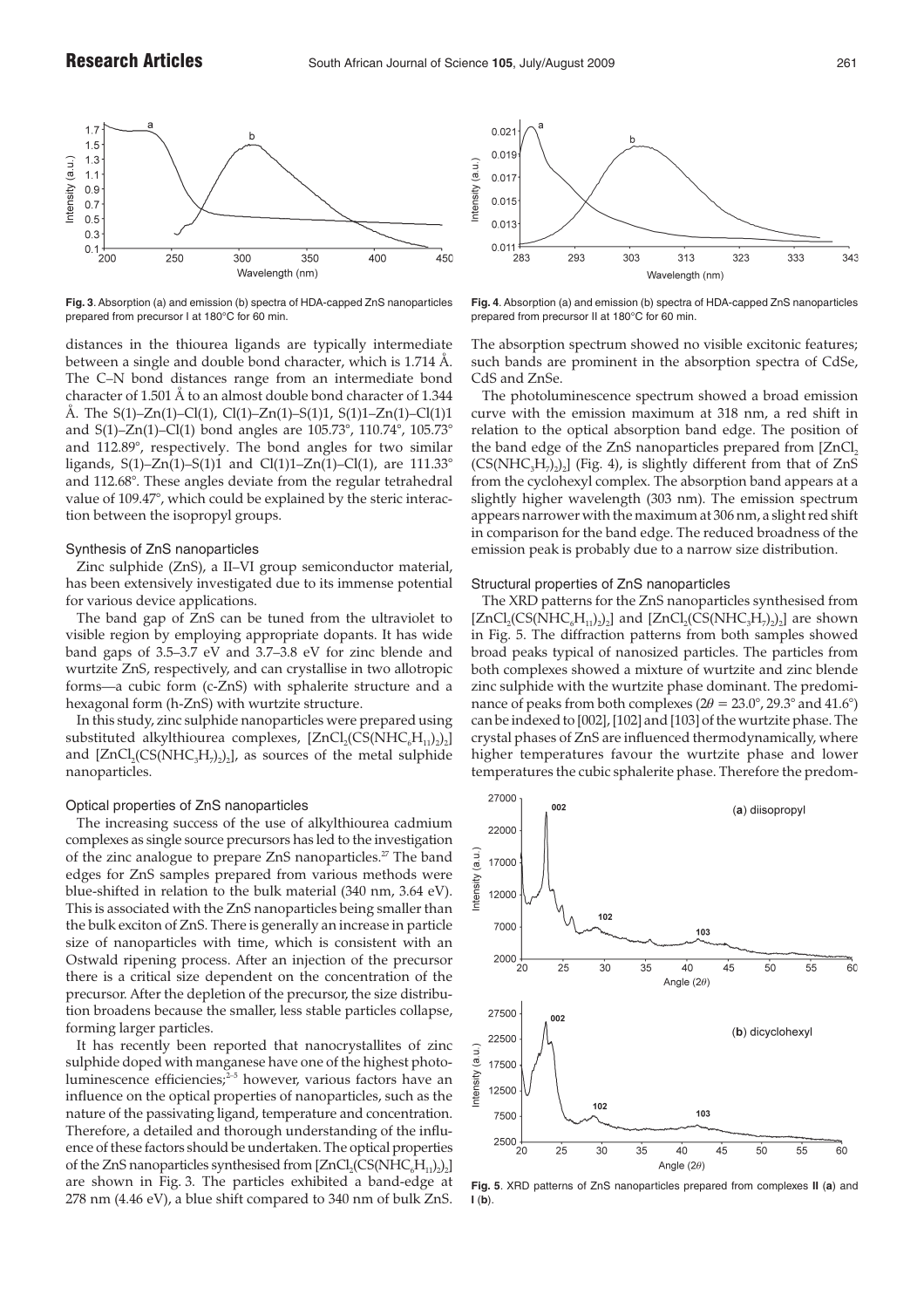

**Fig. 6**. (**a**) Transmission electron microscopy image of ZnS nanoparticles prepared from precursor I at 180°C. (**b**) High-resolution TEM image of ZnS nanoparticles prepared from precursor I at 180°C.



**Fig. 7**. (**a**) Transmission electron microscopy image of ZnS nanoparticles prepared from precursor II at 180°C. (**b**) High-resolution TEM image of ZnS nanoparticles prepared from precursor II at 180°C.

inance of wurtzite ZnS nanoparticles is possibly due to the high reaction temperature (180°C).

Figures 6 and 7 show the TEM and HRTEM images of the particles synthesised from both precursors. The particles from both samples had a slightly elongated shape with many spherical particles also visible. There was a certain degree of agglomeration and the size of the particles could be approximated to 3–5 nm in diameter. The crystallinity of the nanoparticles was confirmed by the HRTEM images which showed distinct lattice fringes.

# **Conclusions**

The single crystal structures of zinc dicyclohexylthiourea and diisopropylthiourea were obtained. The as-synthesised ZnS nanoparticles resulted in a mixture of elongated and spherical particles of sizes between 3 nm and 5 nm.

This work was supported by the National Research Foundation (South Africa) and Royal Society (United Kingdom).

Received 18 May. Accepted 26 May 2009.

- 1. Peng W.Q., Qu S.C., Cong G.W., Zhang X.G. and Zhang Z.G. (2005). Optical and magnetic properties of ZnS nanoparticles doped with Mn2+. *J. Cryst. Growth* **282**, 179–185.
- 2. Bhargava R.N., Gallagher D., Hong X. and Nurmikko A. (1994). Optical properties of manganese-doped nanocrystals of ZnS. *Phys. Rev. Lett.* **72**, 416–419.
- 3. Sooklal K., Cullum B.S., Angel S.M. and Murphy C.J. (1996). Photophysical properties of ZnS nanoclusters with spatially localized Mn2+. *J. Phys. Chem.* **100**, 4551–4555.
- 4. Suyver J.F., Wuister S.F., Kelly J.J. and Meijerink A. (2001). Synthesis and photoluminescence of nanocrystalline ZnS:Mn2+. *Nano. Lett.* **1**, 429–433.
- 5. Dinsmore A.D., Hsu D.S., Gray H.F., Qadri S.B., Tian Y. and Ratna B.R. (1999). Mn-doped ZnS nanoparticles as efficient low-voltage cathodoluminescent phosphors. *Appl. Phys. Lett.* **75**, 802–804.
- 6. Nicolau Y.F., Dupuy M. and Brunel M. (1990). ZnS, CdS, and  $Zn_{1-x}Cd_{x}S$  thin films deposited by the successive ion layer adsorption and reaction process. *J. Electrochem. Soc.* **137**, 2915–2924.
- 7. Vacassy R., Scholz S.M., Dutta J., Hofmann H., Plummer C.J.G., Carrot G., Hilborn J. and Akine M. (1998). Nanostructure zinc sulphide phosphors. *Mater. Res. Soc. Symp. Proc.* **501**, 369–374.
- 8. Calandra P., Goffredi M. and Liveri V.T. (1999). Study of the growth of ZnS in water/AOT/n-Heptane microemulsions by UV absorption spectroscopy. *Colloid Surface Physicochem. Eng. Aspect A* **160**, 9–13.
- 9. Revaprasadu N., Malik M.A., O'Brien P. and Wakefield G. (1999). Deposition of zinc sulfide quantum dots from a single source molecular precursor. *J. Mater. Res.* **14**, 3237–3240.
- 10. Ludolph B., Malik M.A., O'Brien P. and Revaprasadu N. (1998). Novel single molecule precursor routes for the direct synthesis of highly monodispersed quantum dots of cadmium or zinc sulfide or selenide. *Chem. Commun.* **17**, 1849–1850.
- 11. Malik M.A., Revaprasadu N. and O'Brien P. (2001). Air-stable single-source precursors for the synthesis of chalcogenide semiconductor nanoparticles. *Chem. Mater.* **13**, 913–920.
- 12. Lv R., Cao C.B. and Zhu H.S. (2004). Synthesis and characterization of ZnS nanowires by AOT micelle-template inducing reaction. *Mater. Res. Bull.* **39**, 1517–1524.
- 13. Heath J.R., Kuekes P.J., Snider G.S. and Williams R.S. (1998). A defect-tolerant computer architecture: opportunities for nanotechnology. *Science* **280**, 1716-1721.